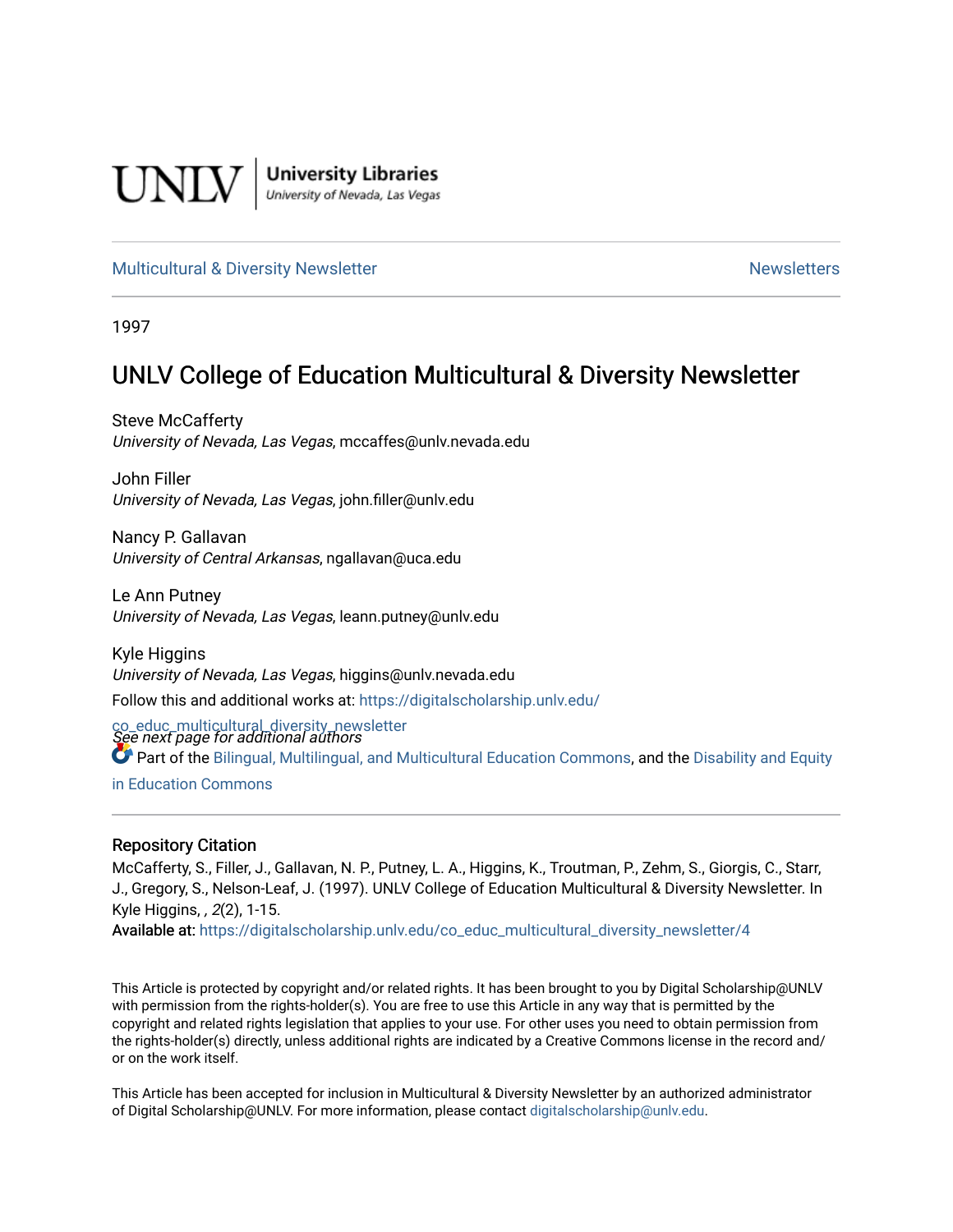#### Authors

Steve McCafferty, John Filler, Nancy P. Gallavan, Le Ann Putney, Kyle Higgins, Porter Troutman, Stanley Zehm, Cyndi Giorgis, Jack Starr, Sheila Gregory, and Joyce Nelson-Leaf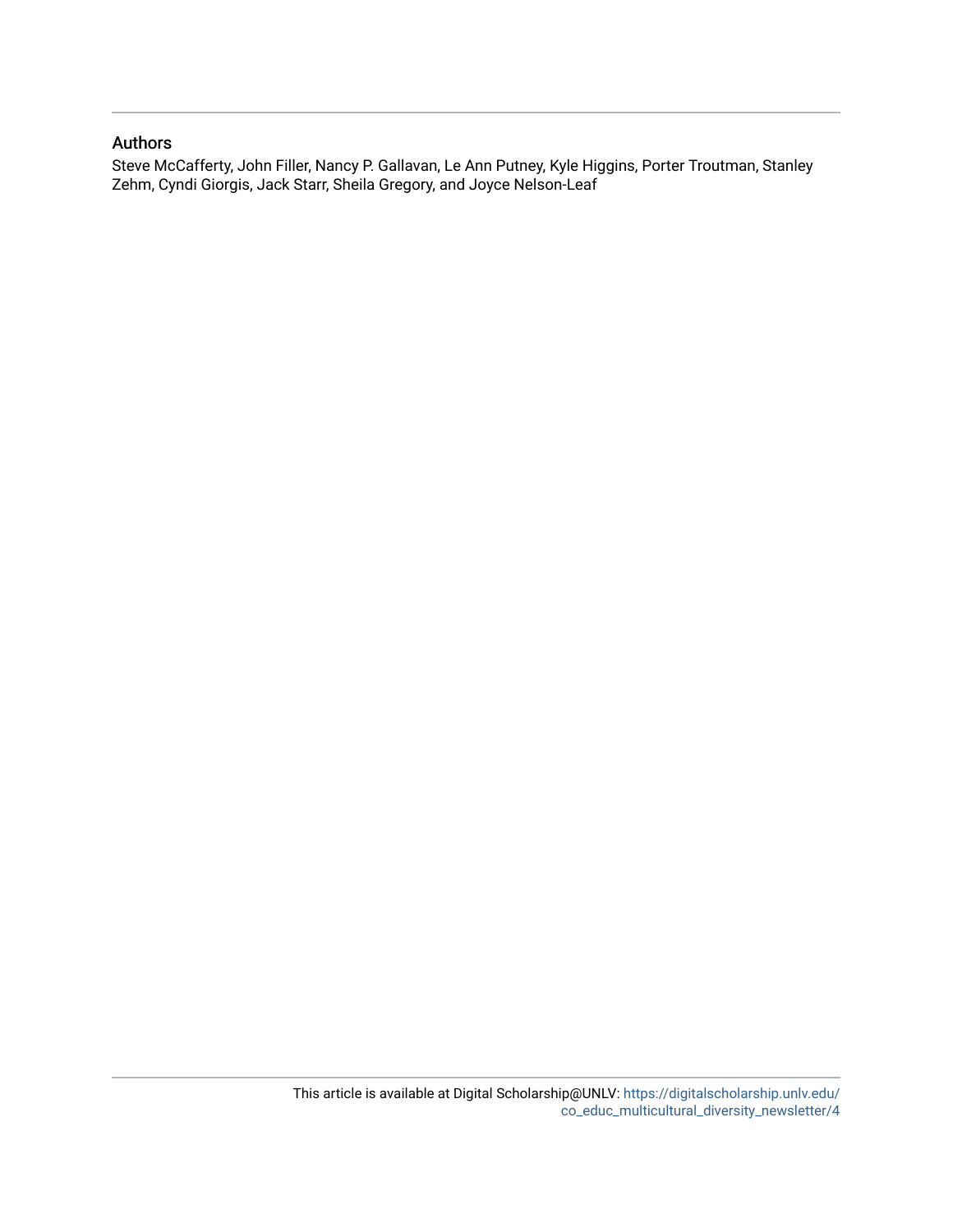

# UNLV COLLEGE OF EDUCATION Multicultural & Diversity Newsletter

Published by the Multicultural & Diversity Committee Volume 2, Issue Number 2, 1997

Members of the Multicultural & Diversity Committee:

Steve McCafferty, John Filler, Nancy Gallavan (Co-chair), LeAnn Putney, Kyle Higgins, Porter Troutman (Co-chair), Stanley Zehm, Cyndi Giorgis, Jack Starr, Sheila Gregory, and Joyce Nelson-Leaf

Kyle Higgins, Editor

\*\*\*This newsletter is published twice a semester. All contributions are welcome and should be addressed to Kyle Higgins, 895-1102, email: higgins@nevada.edu. \*\*\*

•

•

# **REMEMBER**

... ~. - -

The Half-day Workshop Sponsored by the College of Education Multicultural & Diversity Committee Friday January 16, 1998

Call Katrina in the Dean's Office to RSVP

All Faculty, Staff, and Graduate Students are invited to attend.

 $\blacksquare$ 



- <sup>I</sup>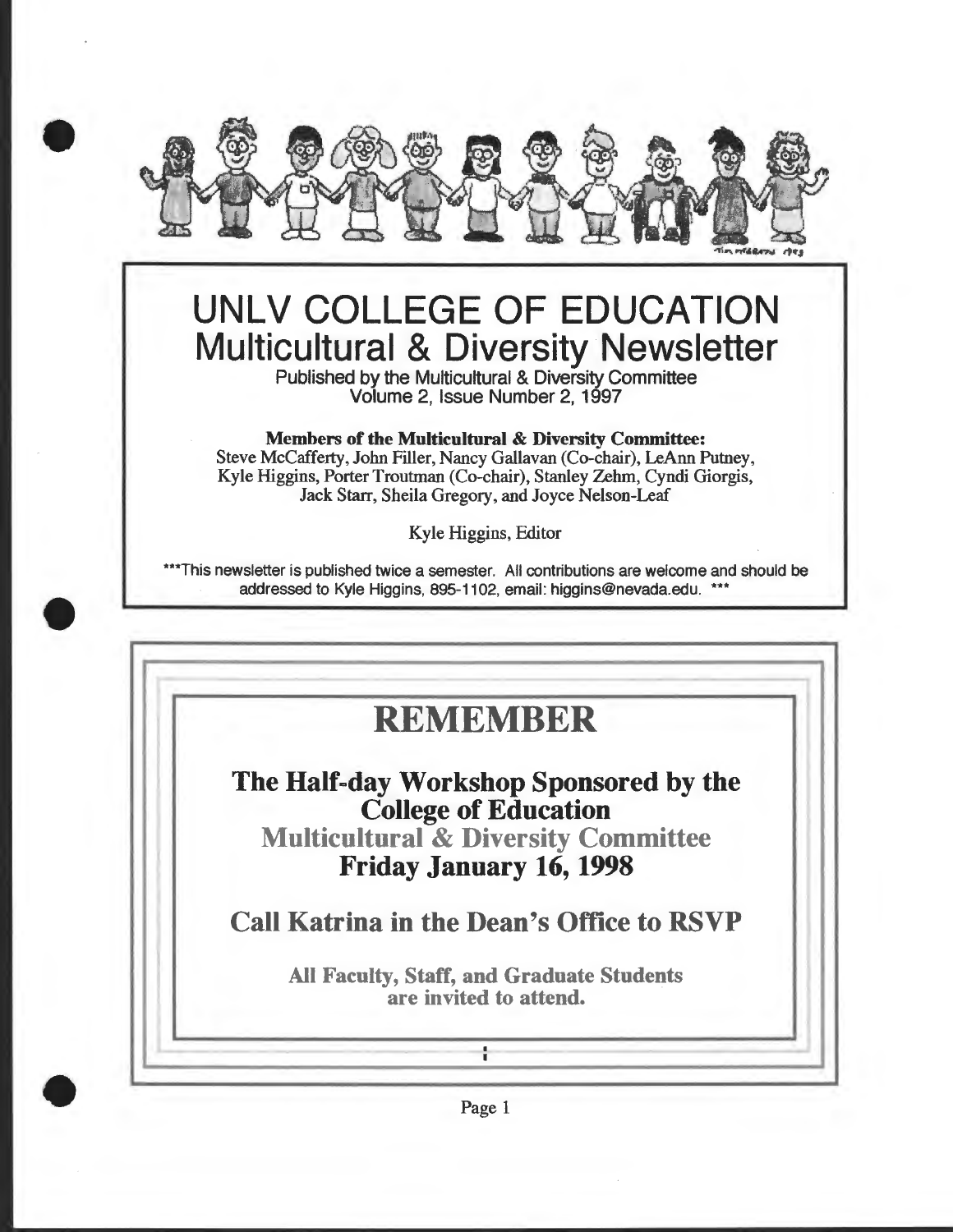# **NVITED GUEST COLUMN**

•

•

•

# **THE GREAT WALLS OF AMERICA**

**by Ana Christine Iddings, Teacher Wengert Elementary School, Clark County School District** 

There is a recent preoccupation in American schools to involve parents and the community in our children's education. Hillary Clinton's "It takes a village" is a phrase that has become almost as catchy in the 90's as Nancy Reagan's "Just say no" was in the 80's, and unfortunately almost as naively simplistic.

Schools are in essence very uninviting places---huge walls and fierce gates separate them from the rest of the society while stoically perpetuating its culture. The mighty forces of this institution, abetted by bureaucratic authority, send out clear "keep out" messages---especially to those of us who didn't grow up with this institution. For those of us who don't necessarily recognize the musky smell, the formica tables, or the language used in the classrooms, schools are intimidating places.

There is a well-known stereotype among teachers that parents of second language learners are uninvolved in their children's education, that these parents view achievement as unimportant, and that this attitude is the primary cause for their children's lack of academic responsibility. However, extensive research in this area indicates that parents of English-learning students perceive schools as an essential vehicle to obtain successful positions in society.

This disparity between teachers' perceptions and research findings may be seeded in sociocultural issues. In the Latino culture, for example, cooperative behaviors are valued above competitive ones. This characteristic may be detrimental to second-language learners because measures of achievement are often competitive in nature. Similarly, notions of responsibility may be culturally conflicting. Social responsibilities (e.g., caring for younger siblings, cooking for the family, cleaning the house) many times take priority over academic responsibilities (e.g., homework, developing study habits). The perceived uninvolvement from parents of second-language students may stem from the fact that they trust that the American educational system and its allknowledgeable teachers will provide their children with the necessary tools to ensure them a hopeful future. These parents often blame their own children for any lack of progress.

Also, in many instances, parents of second-language learners stay away from schools because they feel they don't have a voice---these parents don't feel that they are part of our "village." Perhaps, language and cultural differences make up an even greater barrier than the physical ones built around the schools. However, in an age when we have been fortunate enough to witness the Berlin Wall collapse, the time has come for the great walls of American schools to also be brought down.

I can sense this realization in the efforts of many educators who have been promoting Adult English Education classes, parenting classes, reading skills classes, and other related activities designed to teach parents of second-language learners some fundamental aspects of school culture. However, I would like to argue that these practices, although important, may serve to sustain the "why-won't-you-be-more-like-me" attitude and neglect to recognize biculturalism as an asset. These parents may supply enormous contributions to our schools by tutoring other bilingual students, by volunteering in the classrooms, and by providing teachers with greater linguistic and cultural awareness. By encouraging and valuing this participation, we can create the model of collaboration and reciprocity necessary to begin the dismantling of existing barriers .

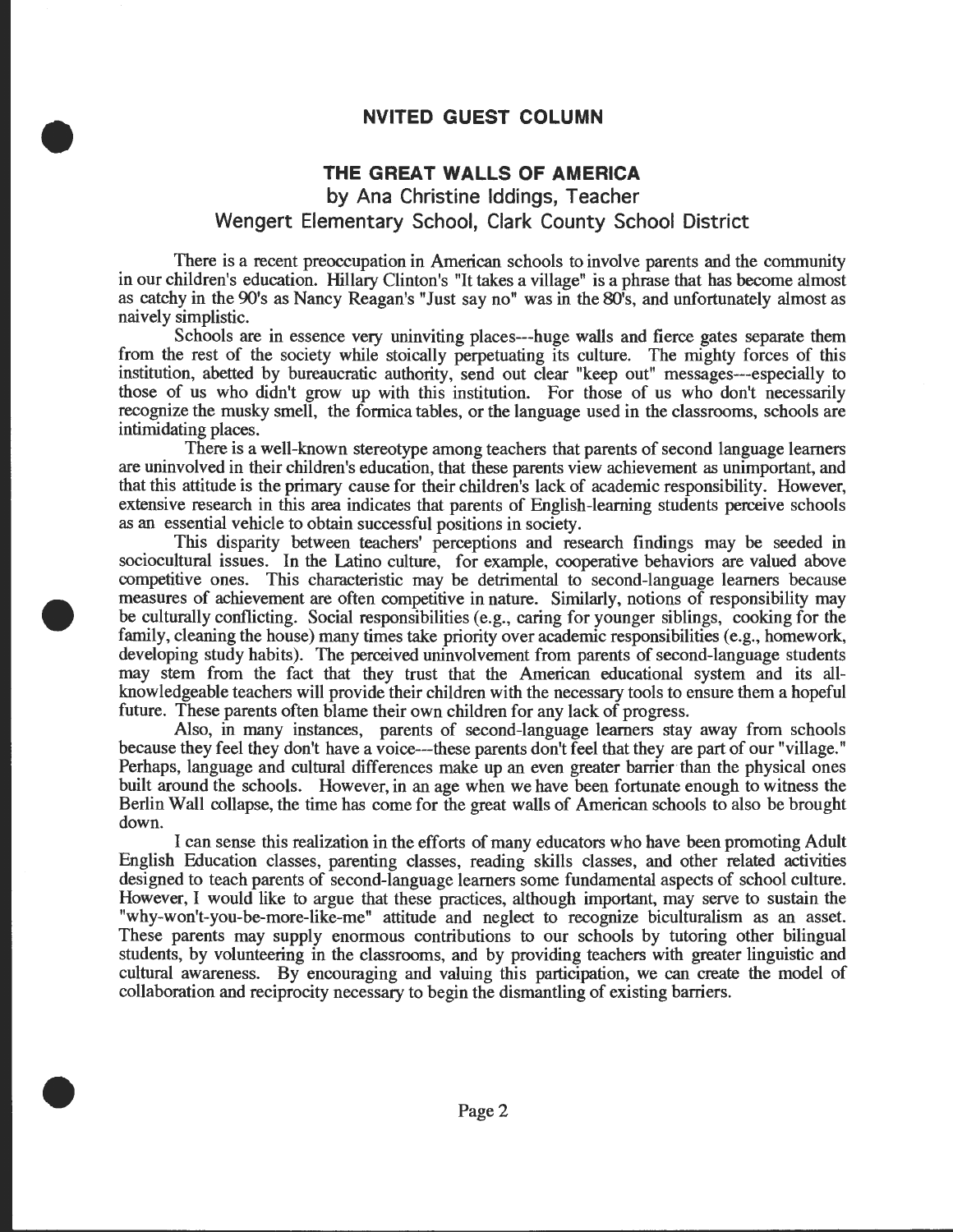# **WHO ARE OUR READERS?**

**by Maria G. Ramirez** 

•

In an effort to better address second language issues and concerns, we'd like to know who is reading this column and what questions we need to answer. Please help us by providing us with information that would guide us as we attempt to make our columns more responsive to your needs and interests. You may respond through standard U.S. post office mail or by e-mail. Surveys should be mailed to:

Dr. Maria G. Ramirez Curriculum & Instruction Department Box3005 University of Nevada Las Vegas 4505 Maryland Parkway Las Vegas, NV 89154-3005

E-mail responses should be sent to: ramirez@nevada.edu

Please check the appropriate descriptors.

Gender:

•

•

\_female \_male

Racial/ethnic group identification: (please select only one) \_Mrican American \_Hispanic/Latino \_mixed (specify) \_Asian American \_Middle Eastern \_other (specify) \_Caucasian/ Anglo \_American Indian

Age group:  $\frac{20-29}{60-69}$   $\frac{30-39}{70+}$   $\frac{40-49}{50-59}$  $70+$ 

Years teaching experience:  $-1-5$   $-6-10$   $-11-15$   $-16-20$  $21-25$   $26-30$   $31+$ 

Teaching position: (please select only one) elementary, K-2 middle school, 6-8<br>
elementary, 3-5 high school, 9-12  $\equiv$  elementary, 3-5

\_administrator (please specify level) \_other (please specify) Teaching assignment: (please select only one) \_General Education \_Special Education ESL classroom Resource Room bilingual classroom \_computer classroom Residence: \_Las Vegas \_Henderson Self-contained Special Education \_Other (please specify \_Nevada (specify) \_other state (specify)

Any other information you care to share:

What second language concerns or issues should we address in future columns?

# **LANGUAGE AND IDENTITY**

**by Steve McCafferty** 

For most of us there is never any question of who we are in relation to how we speak. Nor do we realize that we tend to speak differently to people depending on the type of relationship we have with them,---both from a personal and social perspective (Bakhtin's concept of *hetroglossia* ). However, for people who are second language speakers of English or another language this represents a tremendous challenge. Three dimensions of how learners are confronted by this challenge are provided below and stem from three presentations from a recent conference held here at UNLV. The conference was entitled *Sociocultural Theory and Second Language Learning.* 

A major concern of sociocultural theory deals with how people come to represent themselves through the use of language. One of the speakers at the conference, Steve Thome, found it particularly interesting that learners of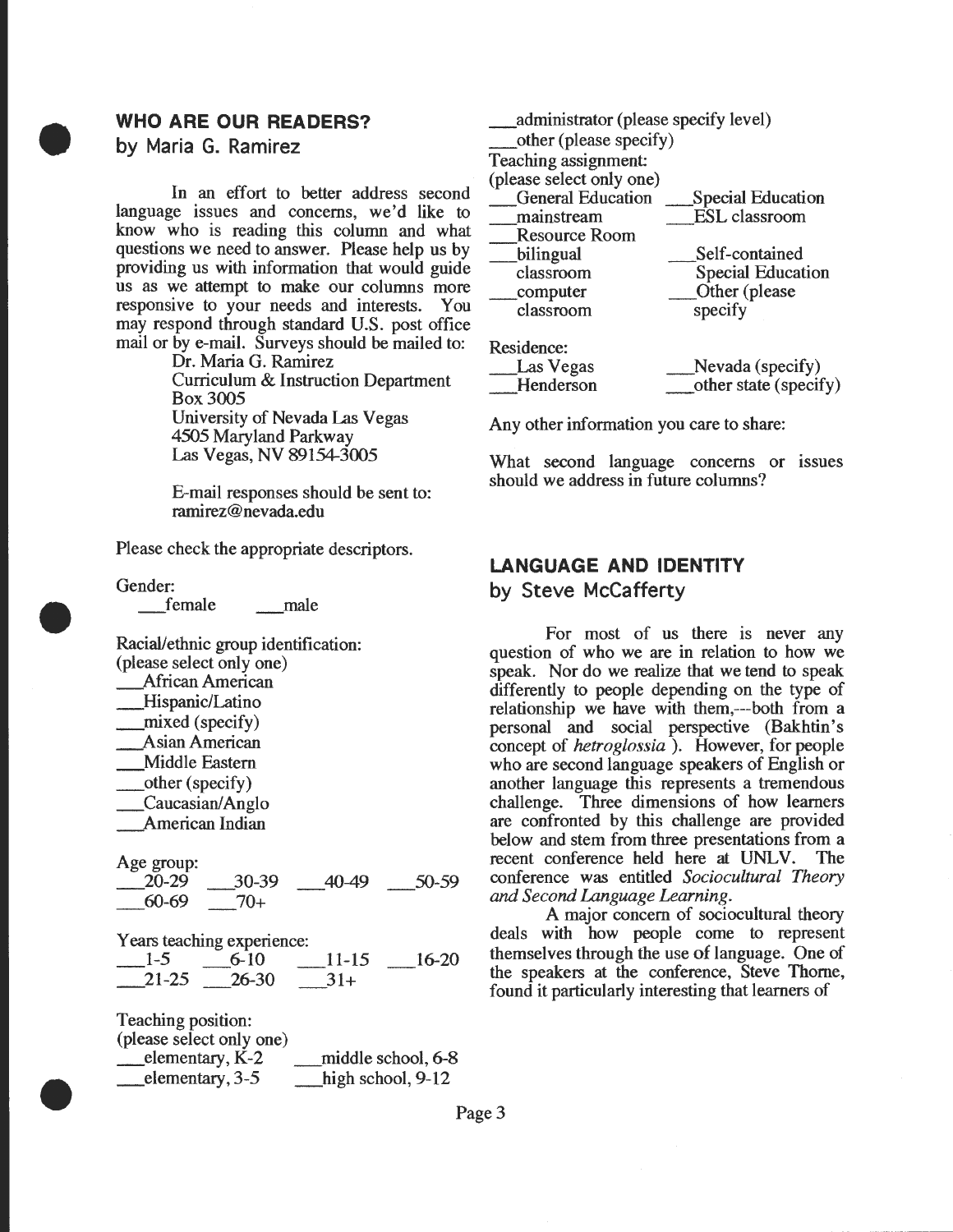French as a foreign language in a forum that allows them to communicate on-line in real time through writing, tended to make extravagant claims and take on personalities and character traits not their own. However, at the same time, he found that some of the students choose to write about events very close to the heart,--- in particular one student who wrote about his war experiences in Viet Nam.

•

•

•

These examples illustrate an interesting point about the presentation of self in a second/foreign language; namely, that there can be a much greater sense of disassociation with what is said. Words don't have the same history and do not carry the same "sense" as in the native tongue. In fact, some Vietnamese refugees have been able to write in English about the atrocities they experienced while attempting to flee their country while they have never been able to do so in their native language.

Another speaker, Celeste Kinginger, found an interesting reaction on the part of a learner of French in a college course while attempting to communicate on line through a satellite connection with students in France. Although she was a 3rd semester student of the language, she had not realized the connection between language and self until this encounter. She found herself quite unable to use French, and felt very embarrassed by the experience - so much so that she wrote several times apologizing profusely to the student with whom she had tried to speak.

A third presenter, Howard Grabois, spoke at length concerning the French sociologist Pierre Bourdieu's notion that we are "inculcated" into various levels of society by the way that we speak. This in tum relates to the people with whom we associate and to the various fields of activity to which we are exposed. How do immigrants derive a linguistic sense of identity given this situation?

There has been much more interest in the area of language and identity lately and, hopefully, people in the community will come to realize the importance of the dimension of language learning. From this will come the understanding of just how difficult it is for learners to bridge the gap between self in a first and a second language .

#### **ENHANCING CULTURAL COMPETENCE THROUGH INTERNATIONAL EXPERIENCES by Stanley Zehm**

The study of cultural diversity was an important part of my graduate preparation at the master's and doctoral levels. I completed a series of courses in cultural anthropology, linguistics, and world literature that enabled me to begin to construct a personal-professional knowledge base of many essential aspects of cultural diversity. As effective as I found these courses to be in enhancing my knowledge-base, my cultural competence remained. limited in ways of which I was unaware at the time. It was only later when I was given the opportunity to work with teachers in international schools that I began to understand and acquire genuine cultural competence.

#### **Cultural Competence**

In a faculty development workshop sponsored by our College of Education some years ago, I borrowed the following definition of *cultural competence* that I now regularly use in my professional practice. *Cultural .competence is the capacity to respond appropriately to the unique needs of populations whose cultures are*  different than that of dominant mainstream *America.* Cultural competence requires much more than textbook knowledge of cultural differences and values. It is a responding capacity that is too complex to be fully acquired in a one semester course in multicultural education.

How then can teacher educators be more successful in assisting their students to acquire the capacity to respond with respect, understanding, and appreciation to the needs of students whose cultures are different than that of mainstream America? Many approaches are

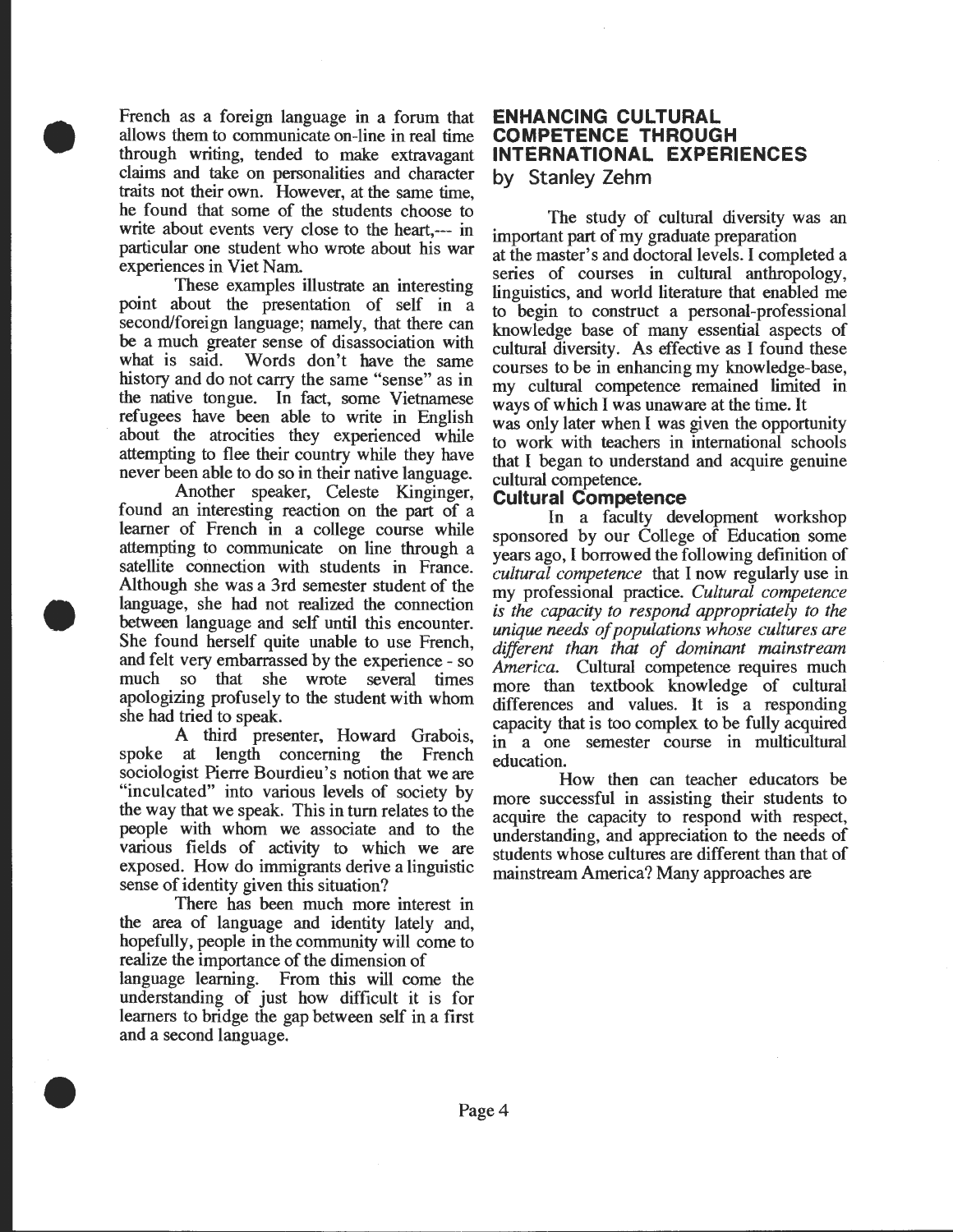available and are currently being employed in our College to nurture the cultural competence of preservice and inservice teachers. Our students are completing observations, practica, and student teaching experiences in many of the most culturally diverse schools in our metropolitan area. We have acquired new faculty in recent years who bring a variety of intercultural experiences that enrich us and our course offerings. As a faculty, we have also been consciously working to create a college culture with an environment supportive of cultural competence. Although there are many initiatives open to us to nurture the cultural competence of our students, I want to share one avenue that many more of our students can use to help them learn to respond in more culturally sensitive ways.

#### **International Experiences**

•

•

•

Do you remember how you struggled to learn a foreign language by dropping into a daily or bi-weeky high school or college class? We know that immersion in a second language learning environment is a much more effective way of acquiring linguistic competence in a foreign language. Similarly, cultural competence is singularly enhanced for our students when they experience cultural immersion in an international school setting. Study abroad<br>opportunities are available for UNLV opportunities are available for UNL V sophomores and juniors in colleges and universities in many foreign countries. in many foreign countries. Interested students can find more information on the International Program's web site that can be located through the index on the UNLV Home Page.

The completion of student teaching and selected practica in international schools is another option our qualified preservice teachers may select to enhance their cultural competence. We urge you to support the International Student Teaching Committee in identifying and recommending candidates you think would benefit from this culturally enriching experience. The ISTC has representatives from every department in the College of Education. The committee welcomes suggestions for the expansion of international experiences for students throughout our College .

#### **INCLUDING STUDENTS WITH DISABILITIES IN GENERAL EDUCATION ACTIVITIES by John Filler**

Students with disabilities who meet the legal requirements will, if they are three years old or older have an IEP (Individualized Educational Program). If they are younger than three they will have an IFSP (Individualized Family Service Plan). Both documents are Family Service Plan). "blue prints" that include statements of educational goals and objectives. It is important that each of the child's teachers, whether they are the primary teacher for IEP or IFSP purposes or not, is fully aware of these goals and objectives as well as any "special needs" that the child may have.

Successful inclusion means that we must select and structure activities so that we will have an opportunity to address each goal from the  $IEP$  (or IFSP). Some of these activities will be unique to the student with disabilities (e.g., speech therapy, physical therapy), but most of the time the needs of the student With disabilities can be addressed in the same activities planned for the majority of students who have no<br>ostensible disabilities. Suppose ostensible disabilities. for example, that the IEP for a five-year old child includes the annual goal"Jane will learn to recall events in a story." This is a skill that all children this age are practicing. A logical activity for such a goal would involve "Story" Time", reading stories to the children, something that occurs in virtually every kindergarten classroom. But, if questions aren't asked and<br>those questions aren't carefully directed, those questions attention may lag and the opportumty to practice may be lost. In this situation the "cue" for recall is the question and the consequence is a "Good" Job!!", "That's right!" and repeat the answer to the group. If the answer is slow in coming then additional cues are presented. More specificity to the question, a direction to look at a picture, or drawing attention to a certain page are all ways to provide additional cues to the correct answer.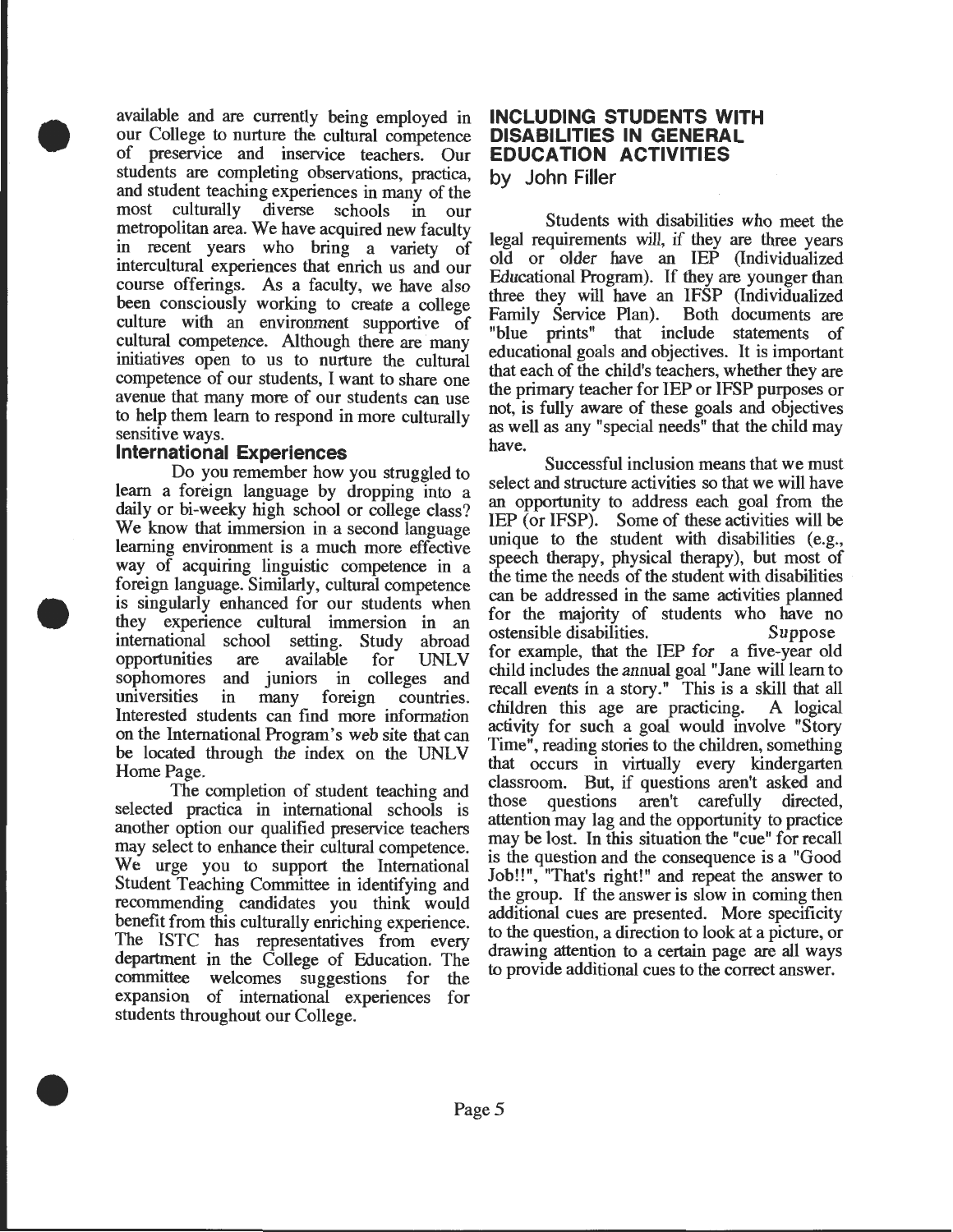Use cues and consequences that are natural, logical and task intrinsic to increase the likelihood that the student will be correct Remember, whereas adults often learn from their mistakes many students, particularly young students with cognitive disabilities, only learn to make more mistakes.

•

•

•

limited time and resources mean that we have to concentrate upon those skills that are *critically important* . Important skills typically have pronounced easily recognizable cues and consequences. They are often called functional skills. *Afunctional skill is one that enables and empowers the student to act upon his or her environment in a chronological age appropriate manner in important areas of development.* Different theorists stress different areas of development but all will usually include at least the areas of language/communication, motor (gross and fine) and social/emotional development. Additionally, a functional skill is one that is likely to be maintained for a longer period of time and is more likely to generalize to different environments.

Which is more "functional", teaching a student to build a three-block tower or teaching<br>her to use a door knob? Both involve fine her to use a door knob? motor skills, but one increases the ability to move independently in his environment and the other .. well... life is full of door knobs. Which skill do you think will be maintained for a longer period of time, riding a two-wheel bike or walking with eyes closed on a balance beam? Which activity is more "important", learning the route from school to home or learning that Mexico borders us to the south? Both can be taught in middle school, but which one is most likely to have an immediate positive impact?

It would be wonderful if we could begin from scratch to design an "inclusive" program that exemplifies these principles but most often we are not able to do so. Typically our program is already established and we are confronted with the necessity of adapting what exists to accommodate to the needs of a more diverse population of learners.

In my next column, we will begin an in-depth examination of the ways to accomplish the transition without sacrificing the many positive aspects of an existing program. Remember, a strategy that facilitates the

inclusion of students with disabilities is, almost by definition, one that must enhance the learning of all children.

## **CONNECTING CULTURES THROUGH STORIES: VALUING LITERACY by Cyndi Giorgis**

The ability to read and write is valued by people from all cultures. Individuals from the past and present have understood the power of written language and the necessity of being able to communicate ideas. The books selected to review for this issue of the newsletter focus on the theme of literacy and the desire and struggle many individuals have assumed in order to become literate individuals.

*More Than Anything Else* by Marie Bradby tells of nine-year-old Booker who works with his father and brother at the saltworks, but dreams of the day when he'll be able to read. The year is 1865 and the family has just moved to West Virginia where few of the emancipated slaves know how to read, much less write their own name. When Booker sees a man reading aloud a newspaper one evening, he becomes inspired and seeks out the man in hopes that he will "tell him the sounds the marks make." The eloquent words by Bradby and the dramatic, lantern-lit paintings by Chris K. Soentpiet share the dream of one young boy, named Booker T. Washington.

Two books about literacy that work very well to compare and contrast are *The Wednesday Surprise* by Eve Bunting and written and illustrated by Dolores Johnson. Both books focus on the issue of adult illiteracy. In The *Wednesday Surprise,* Anna and her Grandma spend each Wednesday evening reading together in order to create a surprise for Anna's father on his birthday. Readers are led to believe that Grandma is sharing the stories with Anna, but soon discover that it is Anna who has taught her Grandma to read. Donald Carrick's soft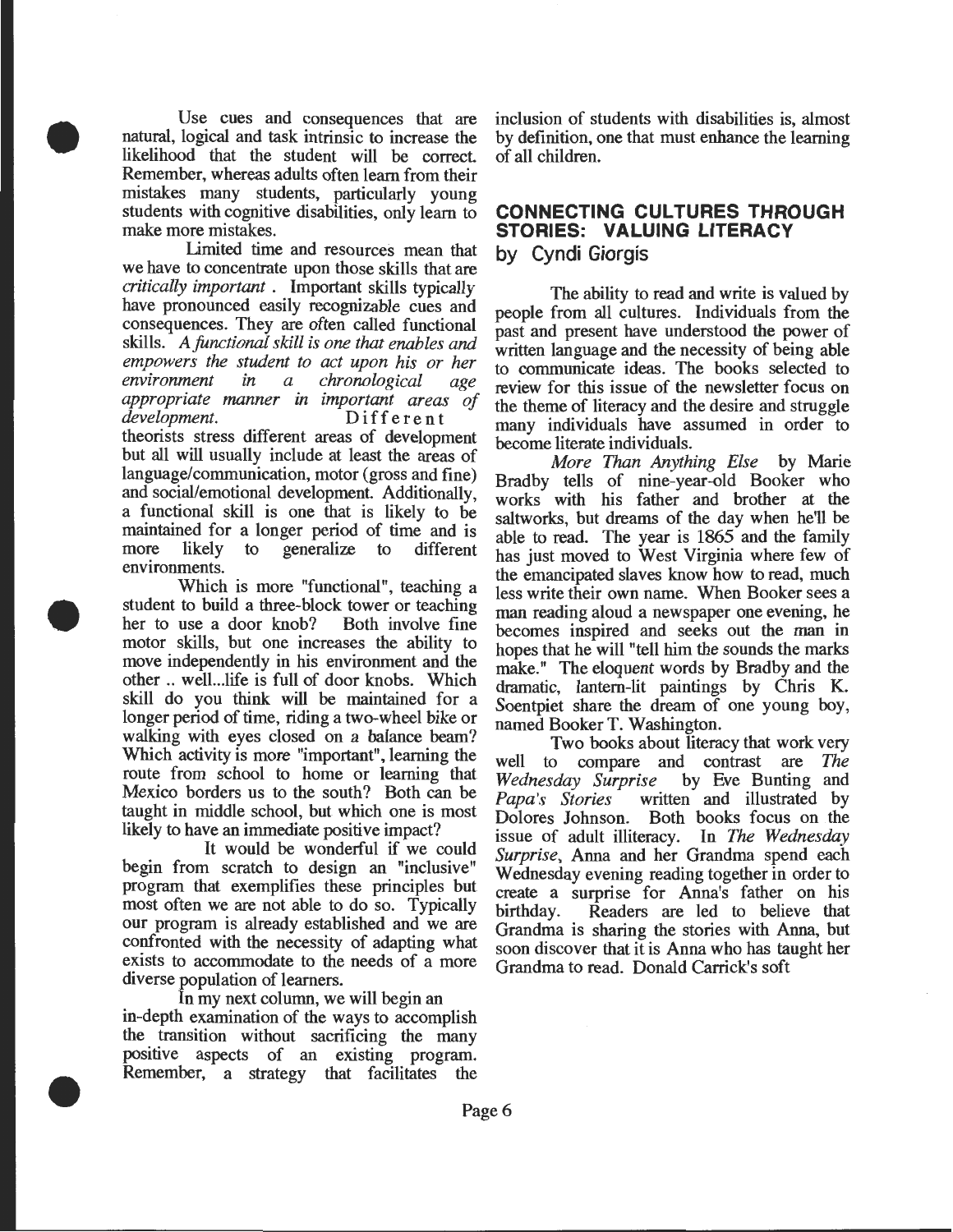watercolor illustrations add to the mood of the story while conveying the sense of love and warmth that is shared within Anna's family. This is a very poignant story that enlightens readers of all ages to the reality of adult illiteracy in this country.

•

•

•

*Papa's Stories* tells of an African-American father who reads each evening to his young daughter. Kari is delighted when her father reads a book because each time he does, the stories change. When Kari discovers that her father cannot read, she wonders if he has lied to her. Her father responds by telling her that, "when I was young, I didn't care enough about learnin'. And there was no one who seemed to care about me." The desire is there now for Kari's father as he is determined to learn to read for himself and for his daughter. These two powerful stories depict individuals from different ethnic backgrounds who understand the value of knowing how to read.

Readers explore another culture through Tony Johnston's, *Amber on the Mountain,*  which is set in an isolated mountain community. Amber's mountain is a beautiful, but lonely place until the day Anna arrives, bringing both her friendship and the desire to teach Amber how to read. There are days that are both frustrating and exciting as Amber attempts to read the "chicken tracks" that her friend assures her are words. Once Amber learns to read she sets her mind to learning how to write, but it is not to be as Anna must return to the city. Johnston has woven a poetic tale of learning--learning to read, learning about being a friend and learning that anything is possible. Robert Duncan's stunningly rich oil paintings illustrate the beauty of majestic mountains and a simpler way of life.

*Sarny* by author Gary Paulsen is a satisfying sequel to his previous simple yet heartbreaking novel entitled, *Nightjohn* . Readers are reunited with an older Sarny who soon marries and bears two children, both of which are sold into slavery at a young age. When the Civil War ends, Sarny goes in search of her son and daughter and attempts to make her way on foot to New Orleans. During the journey, she witnesses several small skirmishes and encounters the death and the devastation that is associated with war. Sarny also meets Miss Laura who employs Samy to work in her New Orleans home. Sarny is eventually reunited with

her children and through the rest of her long life she teaches other Mrican-Americans how to read and write. An afterword states that everything in the novel did indeed happen to someone; the small vignettes, such as that of Sarny reading Shakespeare to her children, have the ring and shapeliness of an oft-told family story. It is a great read with characters both to hate and cherish and a rich sense of the power of literacy.

Literacy is valued in other countries as well as ours. A celebration of reading and the desire to learn is told through a lyrical tale, *Running the Road to ABC* written by Haitian poet, Denize Lauture. Before the sun is up, a group of Haitian boys and girls run and run through the countryside and town to the school, where they will learn to read and write. The vibrant Caribbean colors and double-page stylized illustrations by Reynold Ruffins provide a beautiful backdrop. Illustrations and text also assist in moving readers along with the children as they strive for a better tomorrow and the realization of hopes and dreams that knowledge will bring.

Set in the bustling city of Cairo, *The Day of Ahmed's Secret* by Florence Parry Heide shares the story of a young boy who has a secret to share with his family, but first he has work to do. All day long, Ahmed rides his donkey cart delivering fuel throughout the city. An excited Ahmed returns home at the end of the long day and shows his family that he has learned to write his name. This is a story that all children can relate to as they begin to develop the understanding that many of the experiences we have in life transcend culture and ethnicity. The expressive watercolor illustrations by Ted Lewin provide a glimpse into another way of life and the joy of learning something new.

The power and knowledge that reading and writing can bring to all of us is understood by many throughout the world. Through stories, we are able to gain new perspectives about the struggle many individuals have in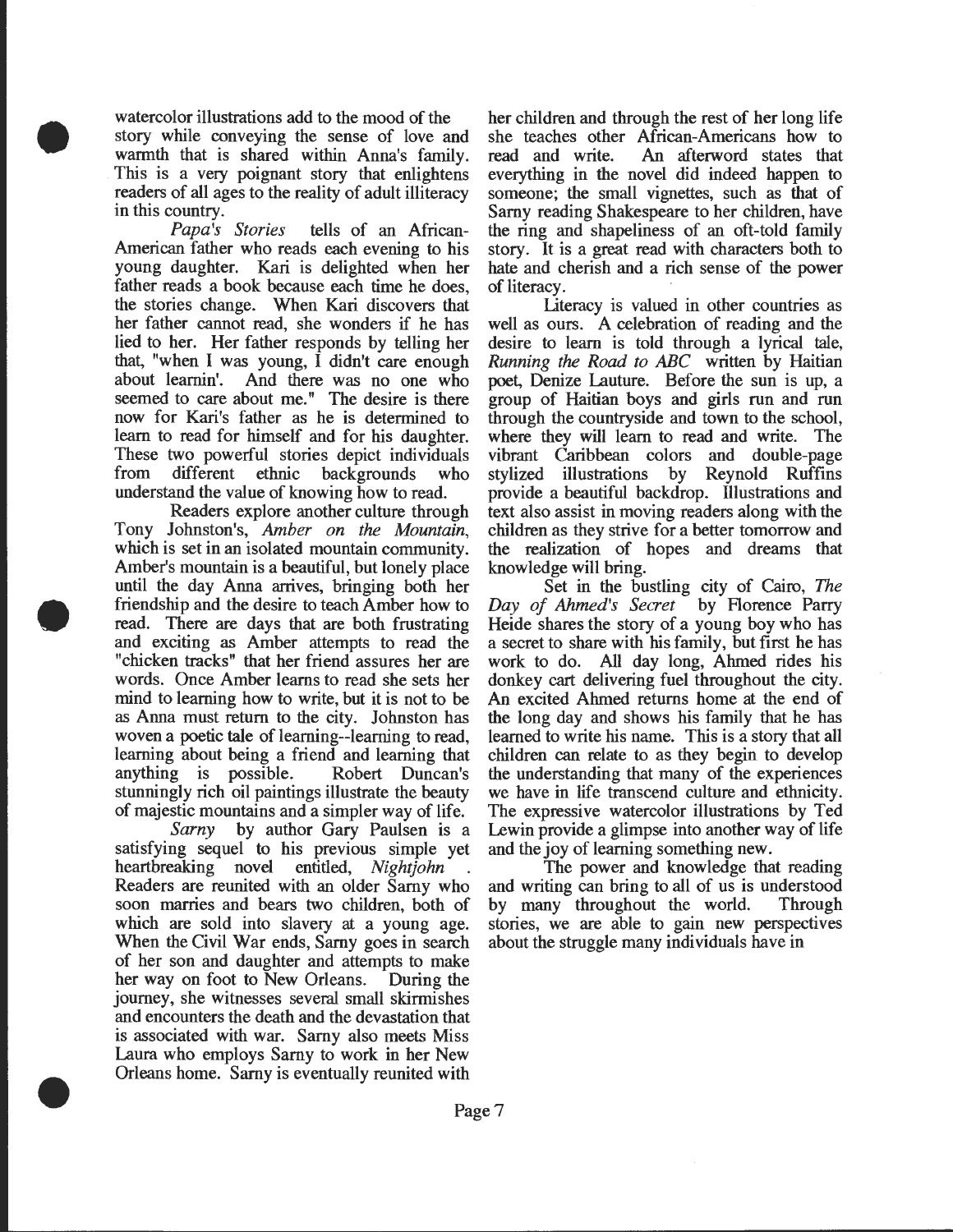learning to do something we often take for granted. Hopefully these stories will make us all aware of the value of literacy in our lives.

#### **Books Reviewed:**

•

•

•

Bradby, M. (1995). *More than anything else.* Ill. C. K. Soentpiet. New York: Orchard. Unpaged. ISBN 0-531-09464-2.

Bunting, E. (1989). *The Wednesday surprise.* Ill. D. Carrick. New York: Clarion. Unpaged. ISBN 0-395-54776-8.

Heidi, F. P. (1990). *The day of Ahmed's secret.* Ill. T. Lewin. New York: Lothrop, Lee & Shepard. Unpaged. ISBN 0-688-08894-5.

Johnson, D. (1994). *Papa's stories.*  New York: Macmillan. Unpaged. ISBN 0-02- 747847-5.

Lauture, D. (1996). *Running the road to ABC.* Ill. R. Ruffins. New York: Simon & Schuster. Unpaged. ISBN 0-689-80507-1.

Paulsen, G. (1993). *Nightjohn.* New York: Delacorte. 92 pp. ISBN 0-385-30838-8.

Paulsen, G. (1997). *Sarny: A life remembered.* New York: Delacorte. 180 pp. ISBN 0-385-32195-3.

## **SUGGESTED MULTICULTURAL INFUSION ACTIVITIES**

**by Nancy Gallavan and Porter Lee Troutman, Jr.** 

Recently several COE faculty attended the 7th Annual Conference of the National Association of Multicultural Education (NAME) in Albuquerque, New Mexico. The five-day conference provided each of us with an abundance of ideas supporting the infusion of multicultural education across the curriculum in K-12 school settings AND in higher education, especially in colleges of education for teacher educators to share well-researched concepts and effective teaching strategies with both preservice and inservice teachers. The combination of theory into practice was evident throughout this rewarding conference.

One reoccurring theme presented at an early keynote address was interwoven into many subsequent formal and informal conversations. This idea posed a simplistic notion that teachers frequently should reassess themselves while

checking their integration of this concept throughout all of their teaching and learning environments and experiences. As teachers review their curricula along with the resources and materials used to introduce, support, and extend their selected concepts, as teachers consider their instructional strategies and their interactions with and among their students, as teachers design their assessment, evaluation, and testing procedures, all teachers participating in the NAME Conference were challenged to ensure that each of these aspects of teaching and learning are REAL.

What is meant by REAL? According to Webster, REAL denotes something "existing or happening as or in fact; actual, true, objectively so, etc., not merely seeming, pretended, imagined, fictitious, nominal, imposed, or ostensible." Real means "authentic, genuine, honest, sincere, essential, absolute, ultimate."

What does REAL mean in education? All students desire classrooms that reflect who they are as people--as individuals with unique characteristics, interests, and abilities, and as members of groups with various shared similarities AND accepted differences. These educational environments are REAL. All students seek learning experiences that allow them to participate fully and achieve successfully, to design their own learning experiences, construct their own meaning, and demonstrate achievement in their own fashion via ways that nurture their growth and development safely. These educational environments are REAL. All students crave opportunities to express their individual knowledge and understanding as they are validated for their distinctive perspectives,<br>beliefs, and values. These educational and values. These educational environments are REAL. All students want equity and excellence in education that, above all, lets them be themselves in a world that helps them learn more about themselves and others.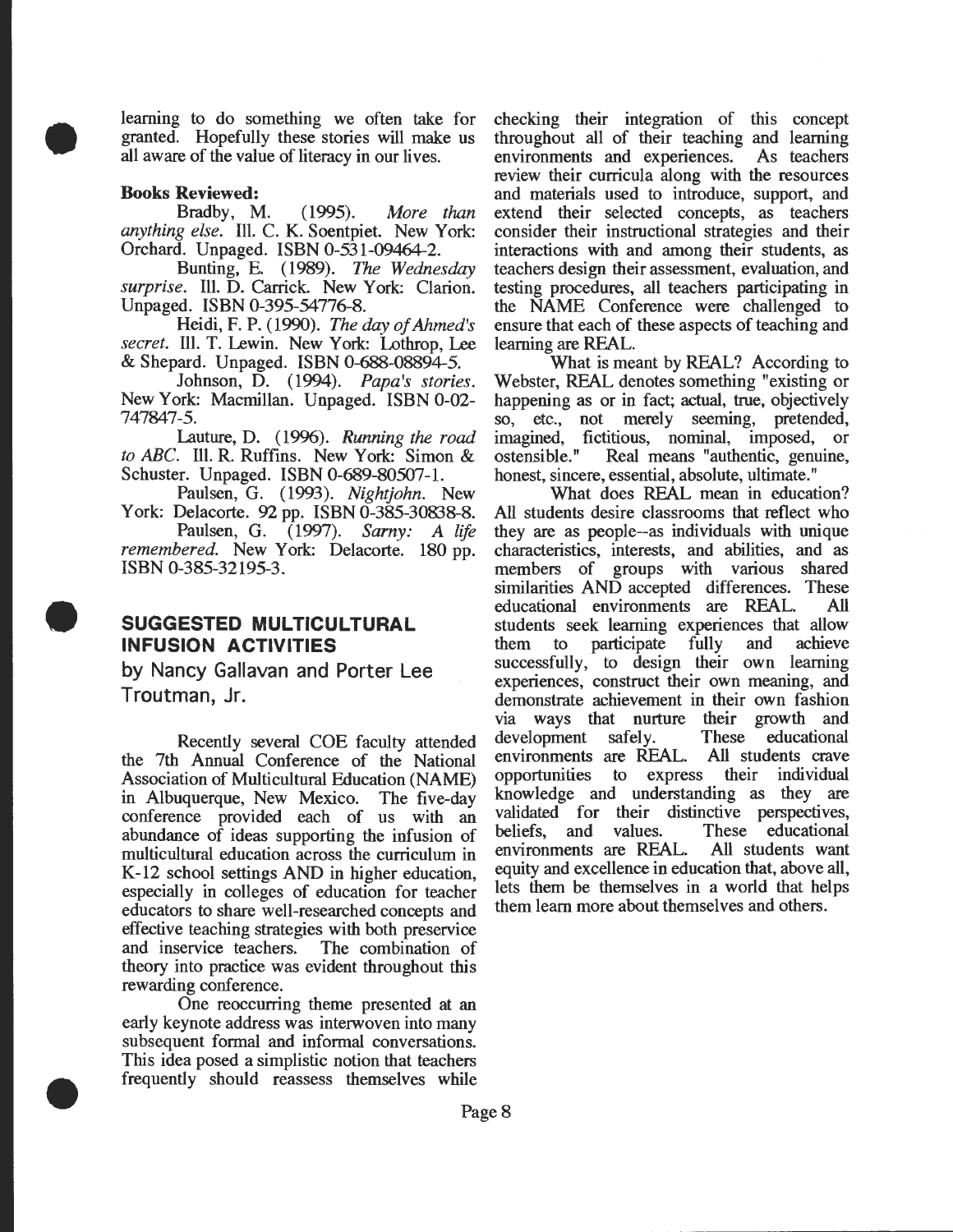Throughout the NAME Conference, K-<br>12 teachers and teacher educators were teacher educators were encouraged to be REAL in their relationships<br>with students, curriculum, instruction, curriculum. achievement, assessment, and one another. The authors of this column challenge our readers to assess themselves and their teaching practices by conducting their own self-studies that ensure that these events are REAL. Reflect upon your selected curricula, instructional practices, forms of assessment, and communications with your students and colleagues to check that your design, implementation, and interactions are<br>REAL. Educational experiences and experiences and environments that are REAL allow students to connect and integrate these meaningful and relevant events within the context of their own lives and become responsible for their learning. Then the learning becomes REAL.

We invite you to share your REAL educational experiences with us. Please send your stories to gallavan@nevada.edu or Nancy Gallavan, UNLV, Box 3005, Las Vegas, NV 89154-3005. We want to see how you make your teaching REAL.

# **EXPANDING YOUR HORIZONS**

by Joyce **Nelson-Leaf** 

•

•

•

The College of Education Cultural Diversity Committee for two years now has included the *Expanding Your Horizons in Science and Mathematics Conference* for Sixth through Twelfth Grade Girls as one of its activities. The support of this committee has been very encouraging. However, many in the college do not know what the *Expanding Your Horizons Conference* encompasses. I have devoted my space in this issue of the newsletter to tell you about it. I hope that you will want to become involved in this excellent event. This year's conference will be held Saturday, March 14, 1998.

Back in the early 1970s, several women (who became the Math/Science Network) from Mills College in Oakland, California, the University of California, Berkeley, and San Jose State University questioned why more female students did not major in science and mathematics. Why were not more women employed as scientists and mathematicians?

These women did not take long to ponder these questions before they took action. They decided to encourage young women to take more math and science in school and consider careers in math and science. They consider careers in math and science. launched the *Expanding Your Horizons in Science and Mathematics Conferences* for Sixth through Twelfth Grade Girls. Since the first conference in 1976, over a thousand conferences have been held throughout the nation that have been attended by over 300,000 young women and 43,500 adults.

Las Vegas held its first conference in March 1988. Only eighty 7th through 12th graders attended that first year. The year after, conference participation increased to 210. Today, over 2,700 students have attended *Expanding Your Horizons Conference* held at UNLV. Our typical attendance is between 300- 400 students.

The conference goals are standard for all *Expanding Your Horizons Conferences:* 

•increase young women's interest in mathematics and science;

•foster awareness of career opportunities for women in math and

science-related fields;

-provide students with an opportunity to meet and form personal contacts with women in nontraditional occupations.

The conference does meet it's goals. Pre and post-test results, as well as follow-up, indicate that conference attendees do take more<br>math and science as well as consider math and science as well as nontraditional careers. As one teacher who has brought her students to the past two conferences affirmed, "My students have kept their grade point averages at an *'AlB'* level and continue to talk about career possibilities with each other."

A typical Las Vegas conference is held on a Saturday from 9:00 a.m. to 2:00 p.m. Students begin the day with a welcome and overview in the auditorium of the Oassroom Building Complex. They are divided into three groups; 6th to 7th graders, 8th to lOth graders and 11th to 12th graders. After the welcome,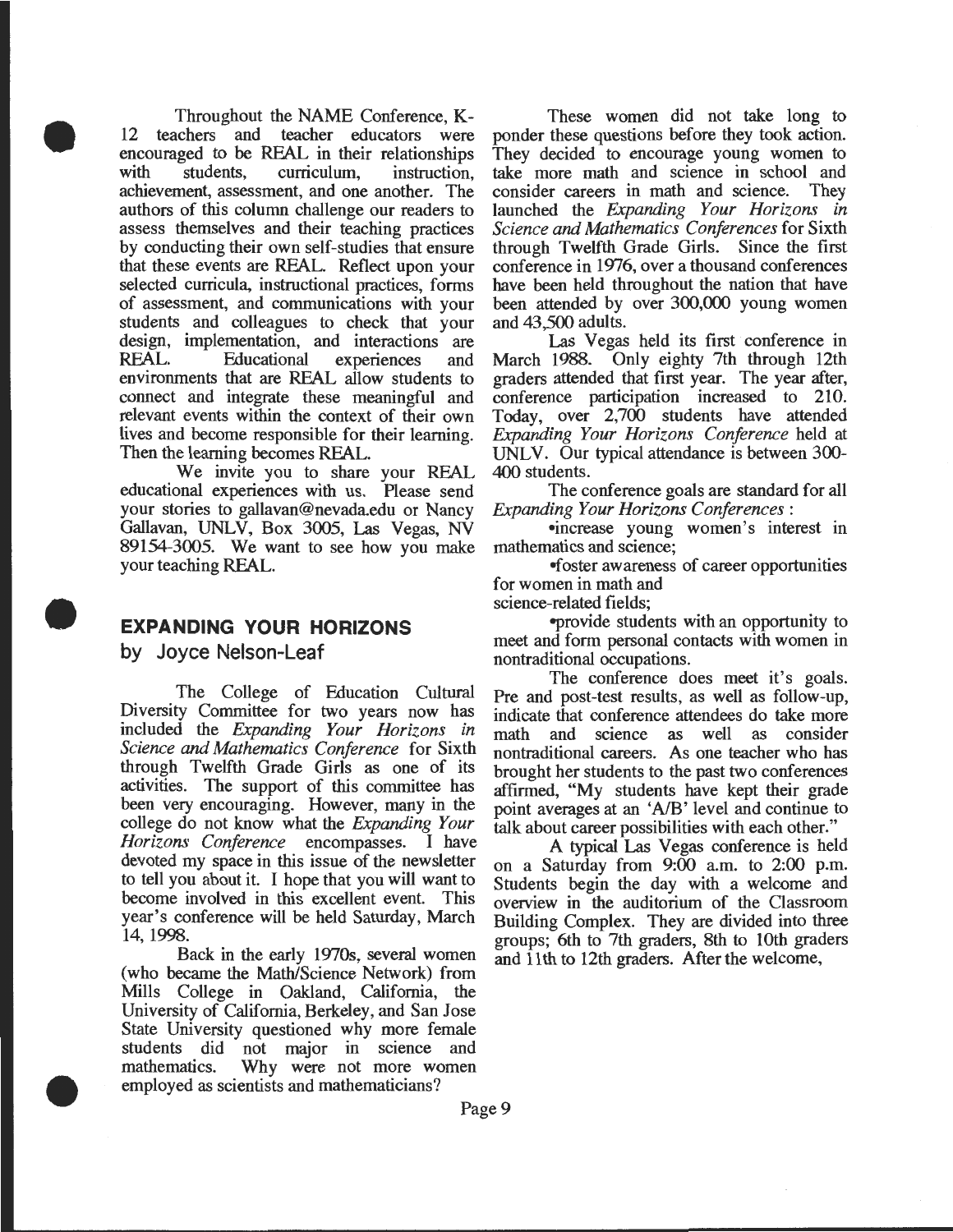they are either attend "guess my job" panels or hands-on workshops. "Guess my job" panels are a play on the old "What's My Line" game. Students have three speakers who are employed m different careers and they ask questions in order to guess the panelists' jobs. After the game is complete, the winners receive a prize and the speakers add more information about their careers and career paths.

•

•

•

. The hands:on workshops range from electric auto repair to obstetrics/gynecology. Panelists present a short introduction to a career and hands-on experience with it. Students usually attend two hands-on workshops and one "Guess My Job" panel.

The day ends in the auditorium for evaluation and door prizes. Last year's conference ended with a student broadcast of the conference prepared during a workshop by Channel 8's Sherry Swensk and Polly Gonzalez. A tenth anniversary cake was shared for the celebration.

If that is not enough, there is also an *Expanding Your Horizons Adult Conference.* For the past several years, around 100 adults (parents and educators) have attended this conference. Workshops to assist in working with children in career planning, math and<br>science, financial assistance for higher science, financial assistance for higher education, post secondary educational opportunities as well as issues when working with teens make up the agenda.

The conference usually involves between 70 to 100 speakers. Workshops and panels are kept small in size. Approximately 50 to 60 volunteers are needed. The conference is supported through private donations and the student registration fee of \$7.00.

. Please consider becoming involved in this event. Ask yourself how you can avoid witnessing comments like "I want to be just like" Julie Louie Baker;" "I really liked the 'bat lady';" "We did lab experiments and I even got to take home a sheep's eyeball;" and "Thank you for making it possible for me to come to UNLV for the day. I never thought I would get to visit a college campus."

. If you, an organization in which you are mvolved, or anyone you know is interested in participating in this event, please contact Joyce

Nelson-Leaf at the Educational Equity Resource Center, UNLV. Telephone: 895-1380 or email: equity@nevada.edu.

## **LETTING THE GENIE OUT: STUDENTS AT -RISK by Sheila T. Gregory**

## **Who Are "At-Risk" Students?**

Students who are "at-risk" have always been in our classrooms since the beginning of time. They generally tended to be those who were below average academically and those who often received resources not given to most students. In the past, these students were rarely considered when lesson plans were developed by teachers. Today, with the numbers of "atrisk" students rapidly increasing, little has changed.

Many programs have begun to develop their own definitions of an "at-risk" student in an effort to address the specific needs of their student population. The Focus Program in St. Paul, Minnesota, for example, defines "at-risk" as:

> •Inability to function within the traditional classroom setting. •Academic skill development below average. •General underachievement (below average for ability). •Failure to establish goals regarding occupational future. •Pattern of behavior problems. •Absenteeism and tardiness.

•Lack of motivation, direction, and drive.

•Poor self-image.

•Stressful family situation having a detrimental effect.

•Hostility toward adults and authority figures.

•Identified as a potential drop-out. •Difficulty with community agencies and the law.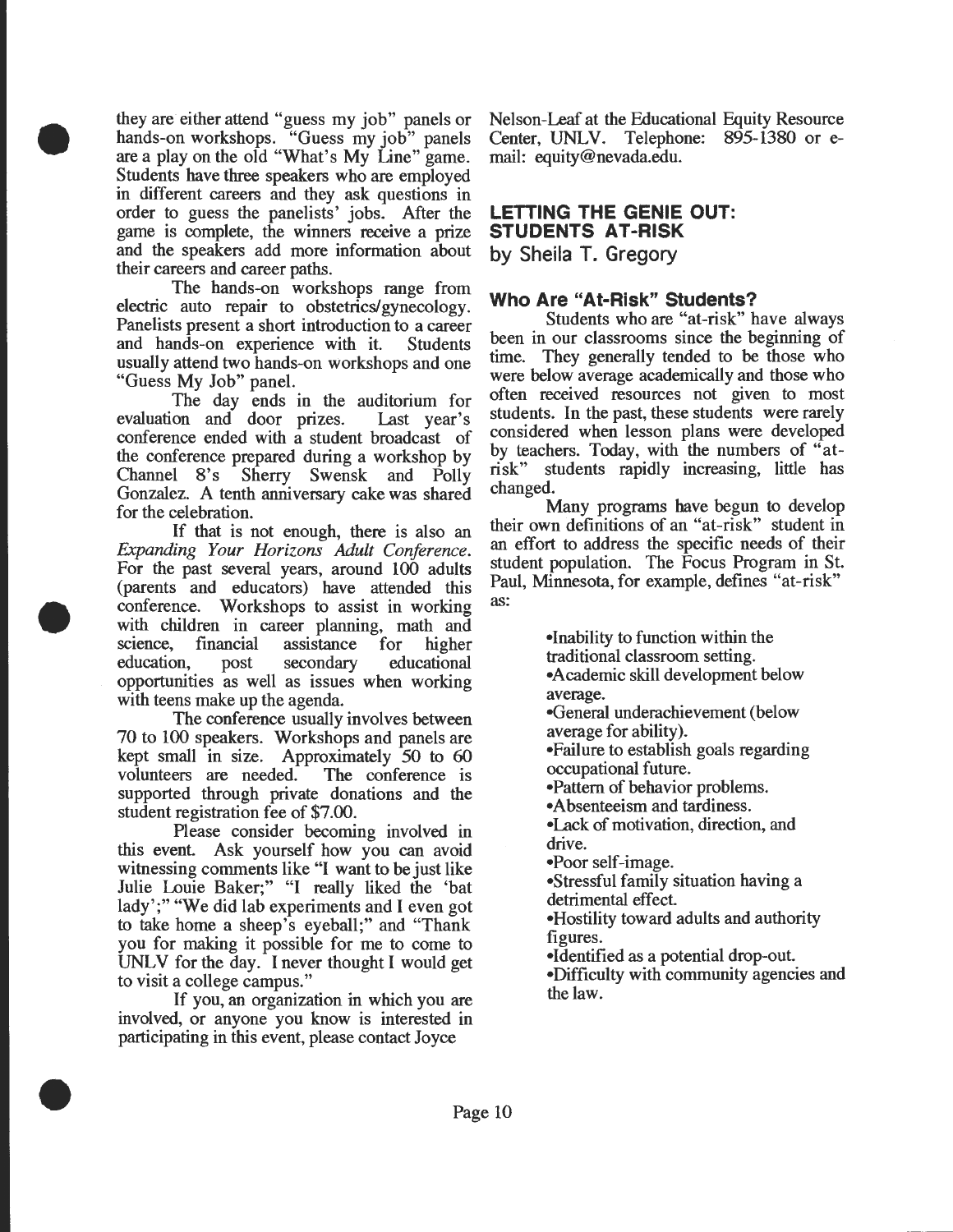•General lack of involvement in any school activity. •Serious economic problems that threaten completion of school.

In 1988, 25 out of 50 states had adopted a formal definition for "at-risk" students. Today, every state in the union has a definition or series of characteristics that tend to be more specific in nature than those identified almost a decade ago. These characteristics vary with regard to focus, yet they have much in common. For example, they all focus on young people who lack a sense of personal power, a sense of connectedness, and most importantly, a sense of identity.

#### **What Works!**

•

•

•

What is often overlooked is the role parents play--or fail to play--in the academic and personal development of their children. Schools have an extremely difficult time helping troubled students without the involvement of their parents. Some schools have developed innovative methods for involving parents in activities that benefit their children as well as themselves personally. For example, at Von Tobel Middle School in Las, Vegas, the relatively new administration decided to offer parents personal and professional development programs after school, such as dressing for success, writing a resume, etc. These activities allow parents to work on computers (often for the first time), meet with other interested parents, and socialize with staff and teachers.

Programs such as these are successful because families play an integral role in the educational process. The program at Von Tobel has achieved especially favorable results because parents have been given added incentives to become involved and importance is placed on parents reinforcing the work done during the school-day in the home.

A quote to ponder:

"There was an ancient Cornish custom used to test whether a person was insane. The individual was confronted with three elements: a spigot, a bucket, and a ladle. As water flowed from the spigot into the bucket, the person was instructed to keep the water from overflowing. No matter how tenaciously and effectively the person ladled water from the bucket--keeping it from overflowing--he was judged insane if he

failed to tum off the spigot!

By that ancient standard we behave in a crazy way, picking up the pieces of damaged children--at greater and greater cost to society, with more and more direr consequences--rather<br>than curb the supply. What is it in our than curb the supply. character--in the way we organize and represent interests in this democratic society--that causes us to treat the consequences of damage far more vigorously than undertakings to prevent it?" (Bundy, 1988)

Studies confirm that when parents become involved in their child's school, we see a<br>rise in student achievement scores, an rise in student achievement scores, improvement in student attendance, a reduction in the drop-out rate, an improvement in student motivation, increased self-esteem, and better behavior, and more parent and community support of the school. When parents become involved and genuinely interested, they better understand why their children are "at-risk" and what they can do to assist the school in correcting the situation.

A second method used to assist "atrisk" students is cooperative learning within the classroom setting. Traditionally, American, Latino, and Native American cultures have based their teaching and educational practices around cooperative learning strategies to meet the learning styles of the population. In the early 1980s, researchers began to seriously look at the outcomes of cooperative learning in an attempt to improve academic achievement, increase self-esteem, and mainstream "at-risk" students into regular classroom settings. Overall, they found that in both rural and urban settings, students' achievement in social studies, language arts, math, science, and reading all increased when cooperative learning strategies were implemented. Some researchers argued that part of the success could be attributed to group goals and individual accountability which are two basic elements of cooperative learning that contribute to achievement. In other words, when students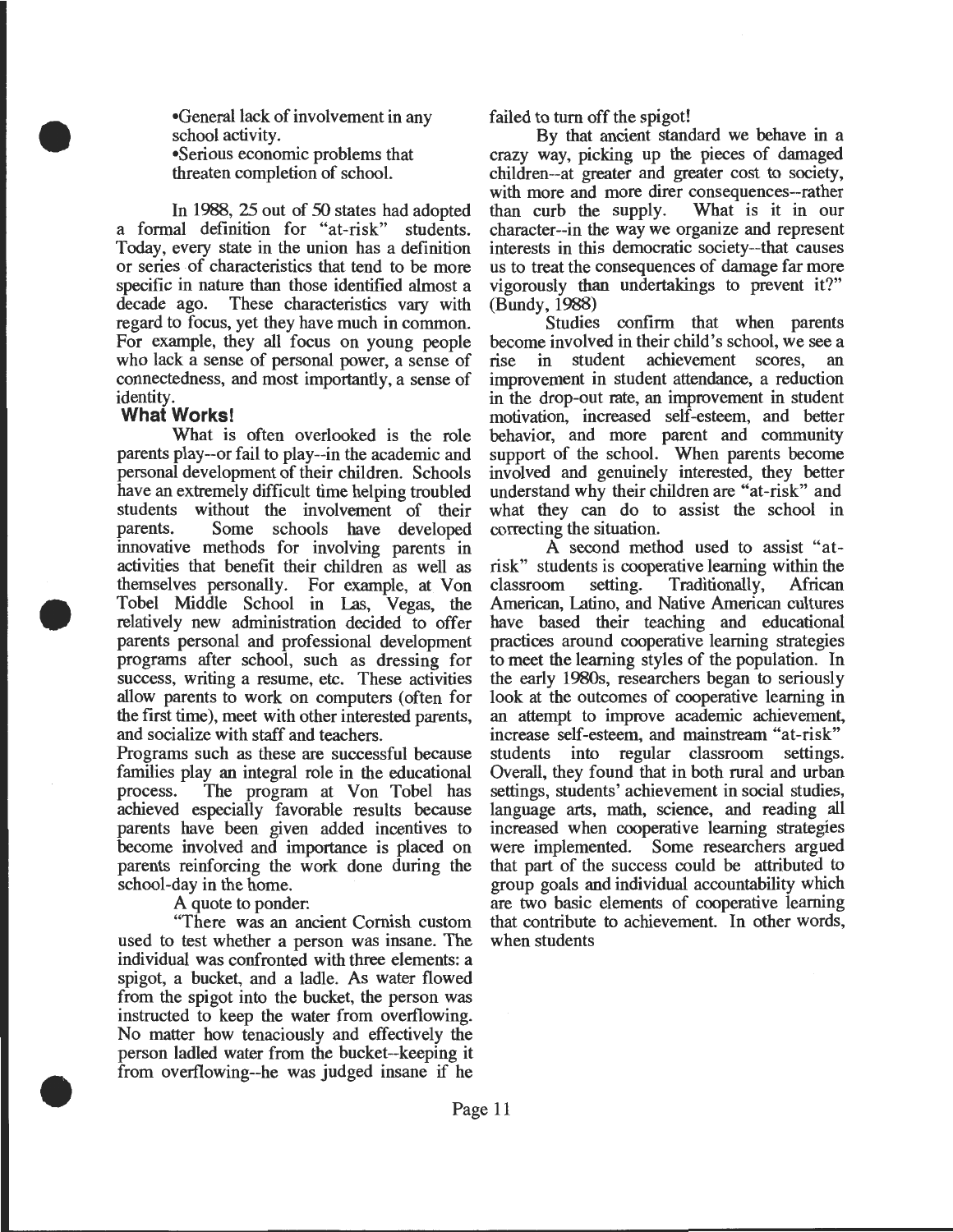understand that their individual contributions are vital and necessary to achieve the group goal, they are more motivated to achieve.

In 1986, Slavin reviewed 35 studies available at the time on cooperative learning outcomes. He found that in twenty-nine (83%) of the studies the experimental group gained significantly more in achievement than the traditionally taught control group. None of the studies found a difference that favored the control groups. The methodological quality of the study appeared to be high--most used random assignment to experimental and control groups, standardized achievement measures, and other means of ensuring the objectivity and reliability of the findings.

#### **Conclusion**

•

•

•

In a typical classroom we will find a wide variety of learners with different strengths, different weaknesses, and different learning styles. As teachers, parents, and educators we must pool our collective resources, knowledge bases, and sincere concerns to provide alternative options for youngsters who are struggling to learn in the classroom. We must remember that each student holds a special promise and it is our responsibility as educators to identify that promise and nurture it to shine brightly. Within every child there is a magical genie just waiting to appear. The key is the touch of the committed educator rubbing the magic bottle the right way.

#### **References**

Bundy, E. (Director, Children's Trust Foundation, Seattle) (1988). "Better to Prevent and Build Than Treat and Repair," address to Court Appointed Special Advocates, March 9  $1988.$   $\blacksquare$ 

Dougherty, J W. 1990. *Effective Programs for At-Risk Adolescents.* Phi Delta Kappa Educational Foundation.

Gregory, S. (Submitted for publication) A Fresh, Creative Approach to Improve Learning Outcomes for "At-Risk" Students.<br>Slavin, R.E. (1981). Synthesis

Synthesis of Research on Cooperative Learning. *Educational Leadership, 38* (8), 655-660.

#### **SEEKING CULTURAL PATTERNS OF CLASSROOM PRACTICE by LeAnn Putney**

When we refer to culture in a classroom setting, we often think of the rich combination of beliefs, language, heritage, and ways of being that teachers and students bring with them from their home setting and experiences. However, there is another view of culture that takes into account what classroom members construct together as they interact throughout their time together. In this respect we would be looking at the classroom members acting as a cultural group, which is a notion of culture on a more local level rather than a broader societal level (Geertz, 1983). In other words, culture is of a group, and participants in classrooms come together as a group and establish patterns of action and ways of being that are particular to their group (Collins & Green, 1992). If we wanted to enrich our understanding of how people in a particular cultural group live and work together, we might study the language, the oral and written traditions, music and art of the cultural group. The same idea applies in seeking to understand how classroom members learn and work together. One way to study what is being constructed and made available for students to learn is to study what the local expectations are for membership in their classroom cultural group.

Classrooms are particular kinds of settings for the study of teaching and learning because they are bound by their nature with an institutional beginning and ending (Collins & Green, 1992). Teachers and students come together as a group on the first day of the school year, although much preparation on the part of individual teachers and students may occur before the *official* beginning. Still, the first day of class can be thought of as the initial moment in time when they begin their journey together as a collected group of individuals. This group works in a generally common time and place until the last day of the school year. This does not mean that membership in the group is static, for a variety of reasons: participants may not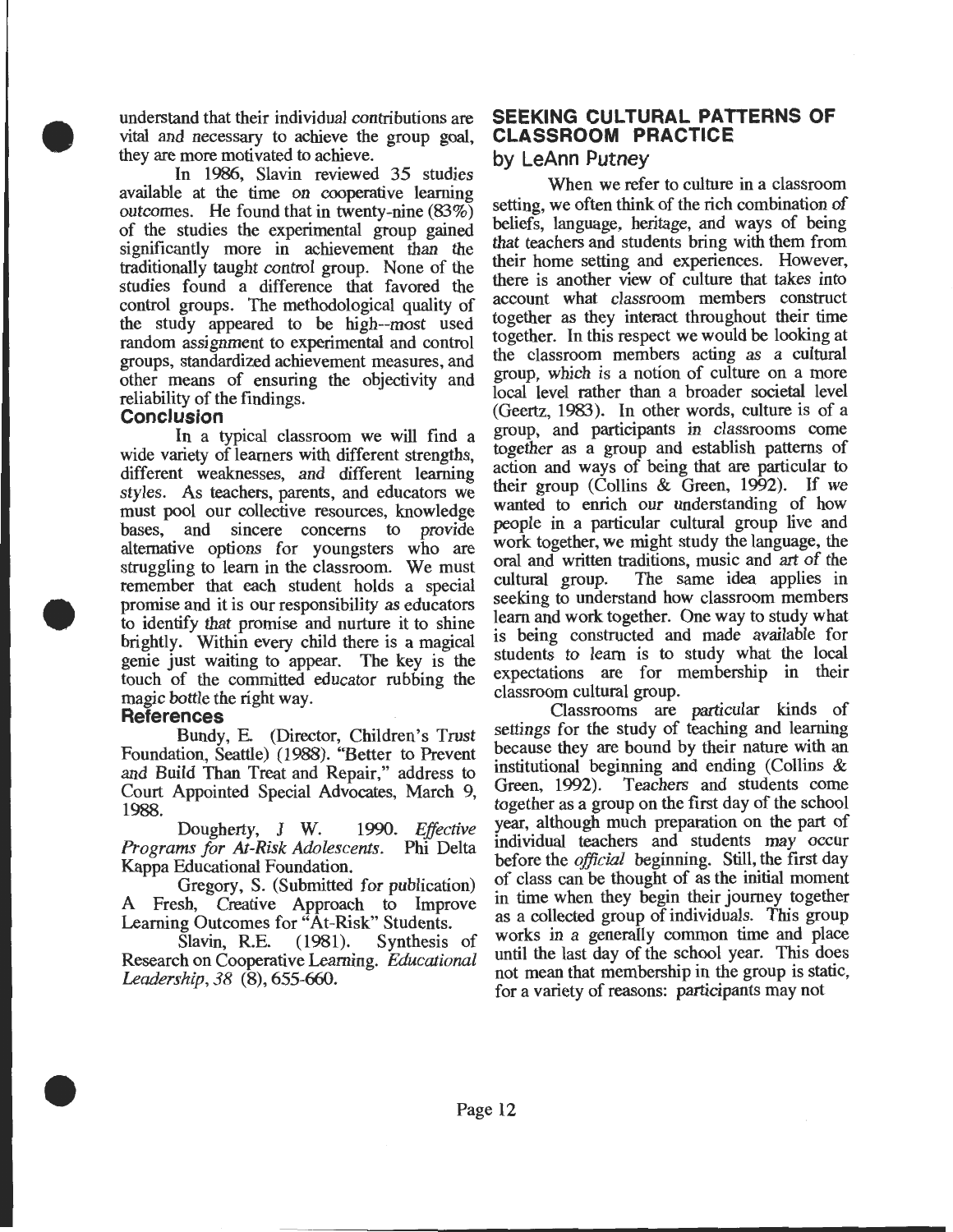attend every day, new participants may join the group, either as temporary or long-term members (e.g., student teachers, university researchers), participants may permanently leave the group, or they may leave for a time and return. Although membership is not static it can be said to be relatively stable as a core group remains in place during the entire school year. Thus we can chart the beginnings of the group, and learn what it is that this group constructs together throughout the school year as the participants jointly construct life in their classroom.

•

•

•

Membership in a culture such as a classroom is not guaranteed by the institutional roles that are taken up within the setting. When new students enter an ongoing classroom, they may not feel that they belong to this group since they may not understand the references that members have already constructed. For example, in a particular classroom, a seemingly simple statement from the teacher "do notetaking in your learning log" indicates particular ways of being a student that a new member might not understand. In this case it means that students would have to do all of the following: (a) take a particular notebook out from their desks, (b) tum to a particular section in their notebooks, (c) draw a line down the middle of the page, (d) label the left column Notetaking and the right column Notemaking, (e) enter notes on the left column only, and (f) realize that these particular notes must be only what they observe in a situation rather than writing down an interpretation. This is a tremendous amount of information contained in one small phrase, enough to baffle a new student. This situation is magnified if the new students do not speak the same primary language as the teacher.

However, the situation described above would be less intimidating if the teacher had already established the norm of members welcoming and informing new students about life in their classroom community. If the classroom members recognized that they were constructing a particular language and pattern of actions that a newcomer would not understand, they could take actions that would alleviate the worry of the new members. The teacher in the example of the "learning logs" makes a point from the first day of school to talk with students

about the particular culture they are constructing together. She makes it clear that part of their classroom culture is the concept of having respect for each other. Part of showing respect is for members to take up the responsibility of helping each other, which includes helping new students to become part of the classroom acting as a culture.

#### **References**

Collins, E., & Green J. (1992). Learning in classroom settings: Making or breaking a culture. In H. Marshall (Ed.), *Redefining student learning.* Norwood: Ablex.

Geertz, C. (1983). *Local knowledge: Further essays in interpretive anthropology.*  New York: Basic Books.

# **THERE IS NO PLACE CALLED HOME by Sheila T. Gregory**

In early November of this year, dozens of College of Education faculty and staff donated socks, coloring books, activity books, crayons, toiletries, and other items to the homeless during the 1997 Fifth Annual Thanksgiving Feast for Homeless Families sponsored by Vo-Tech High School and Preferred Equities Corporation.. The children from the UNLV College of Education preschool made two collages of handprints and signatures to stream across the front of the lobby where the dinner was being held.

All guests were given white carnation corsages and personally escorted upstairs for a sit-down, five-course dinner. After dinner, guests were taken downstairs at the Vo-Tech dining hall. The children participated in face painting and everyone received a beautiful silk painted t-shirt with their name creatively scrawled over the front

After these activities, the children sat around the Christmas tree and were called up one at a time to receive their gifts and have a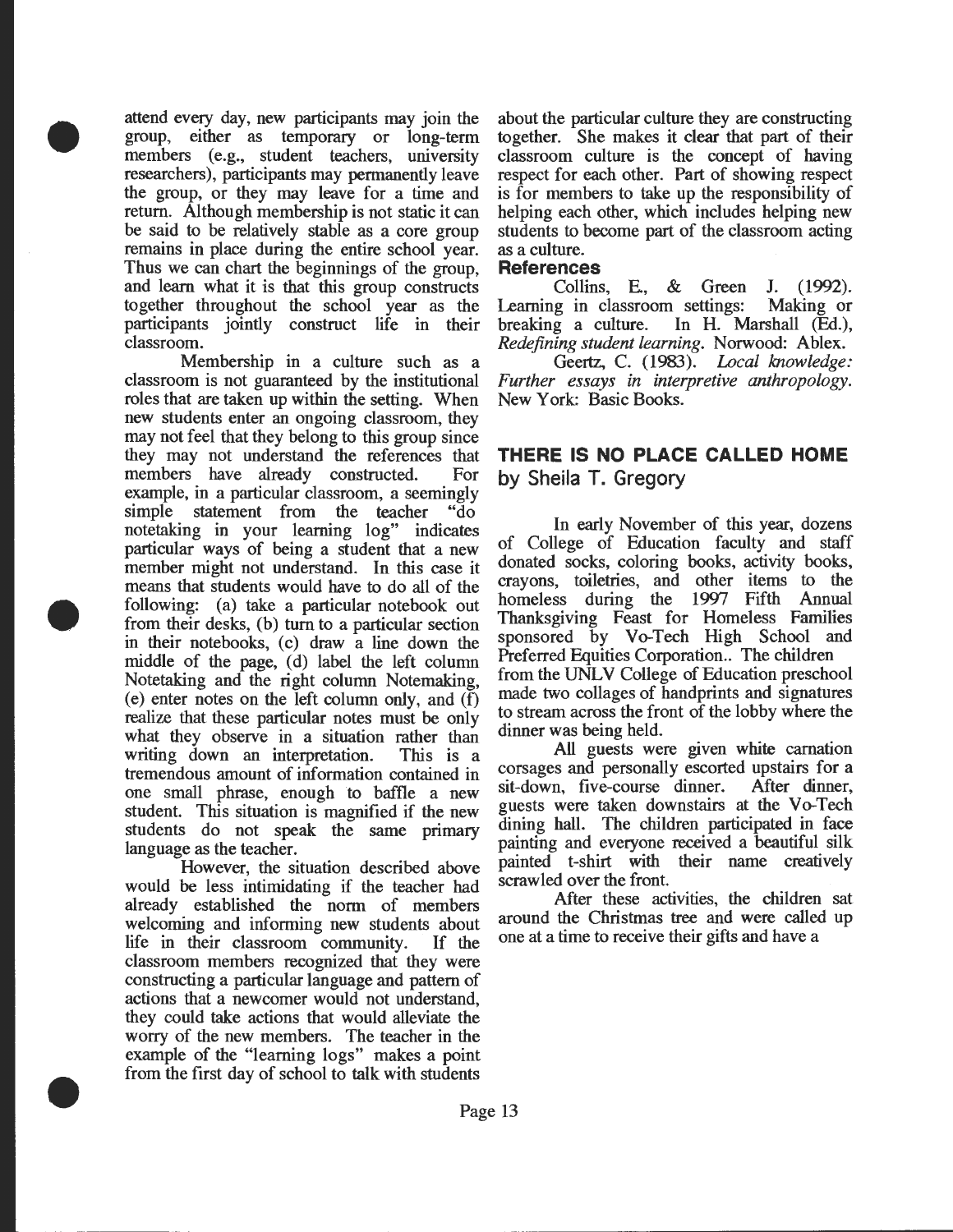short, but private conversation with Santa. Everyone left with a gift bag of goodies which the College of Education helped to collect. The event was a hit as evidenced by the photos displayed outside Dean Readence's office.

It is nice to do an isolated service such as this one for those in need, but it is better to be accurately informed about a particular need so that more can be done. As an educator and human being, I want to share some information I thought might be helpful to you as a teacher, administrator, or support staff person. The following are a few suggestions offered by George E. Pawlas in the May 1994 issue of *Educational Leadership,* entitled "Homeless students at the door."

#### **A Baker's Dozen of Ideas**

•

•

•

What can administrators, teachers, and support staff do to provide the necessary educational opportunities for homeless children and youth? Here are some practical suggestions culled from the research:

1. Find out if there are any shelters or hotels/motels housing homeless families in the school district. Arrange a meeting to share information about district programs and policies and to learn about the shelter's program.

2. Identify a volunteer advocate at each school for any homeless children who may come to that school. This person can be trained to help overcome the needless delays most homeless people encounter when they try to register their children.

3. Share copies of all school newsletters, school calendars and bulletins with the shelters. Having access to this information keeps shelter personnel informed about school activities.

4. If possible, develop opportunities for teachers to meet with parents at the shelters. This could be an effective way to share ideas about how the parents can be involved in their child's education and ways the school can be of help.

5. Enlist the support of parent groups and civic organizations to collect school supplies and clothing. Crayons, paper, pencils, and items of clothing are examples of supplies

to have on hand at the school to share with needy students.

6. Have a buddy system. When a homeless child moves into the school, assign a

buddy to show him or her around the school and make introductions to people.

7. Provide homeless children with conveyable resources for completing homework, and incorporate play time into their school day. Children in shelters may not have any physical space in which to do their homework. Try to provide a "transportable desk" such as a notebook or clipboard. Homeless children need play time, too. This may need to be incorporated into the school's program, since space might not be available in a shelter.

8. Provide homeless students with structure in the classroom. A consistent daily schedule should be maintained.

9. Incorporate life skills into the curriculum. These skills include listening, following instructions, social skills, and selfesteem enhancers.

10. When you know a homeless child is leaving the school, try to bring some degree of ending for the child. Ways to provide completion to the school experience include allowing time to gather up personal items and to say good-bye to friends and teachers.

11. Try to reduce the time it will take a student to begin working in a new school setting. Ways to accomplish this include having students take transfer cards and records when they leave.

12. Enlist volunteer students or adults as tutors. These helpers should plan to tutor homeless students at the shelters.

13. Finally, remember that homeless children and youth didn't create the unfortunate situation they are in, nor can they participate in the political process to alleviate it. They need all the support, love, and consideration they can get.

Teachers can have a positive influence<br>omeless students and families. on homeless students and Collaborative efforts within schools can promote services such as after-school tutoring, easier access to school resources, provisions for